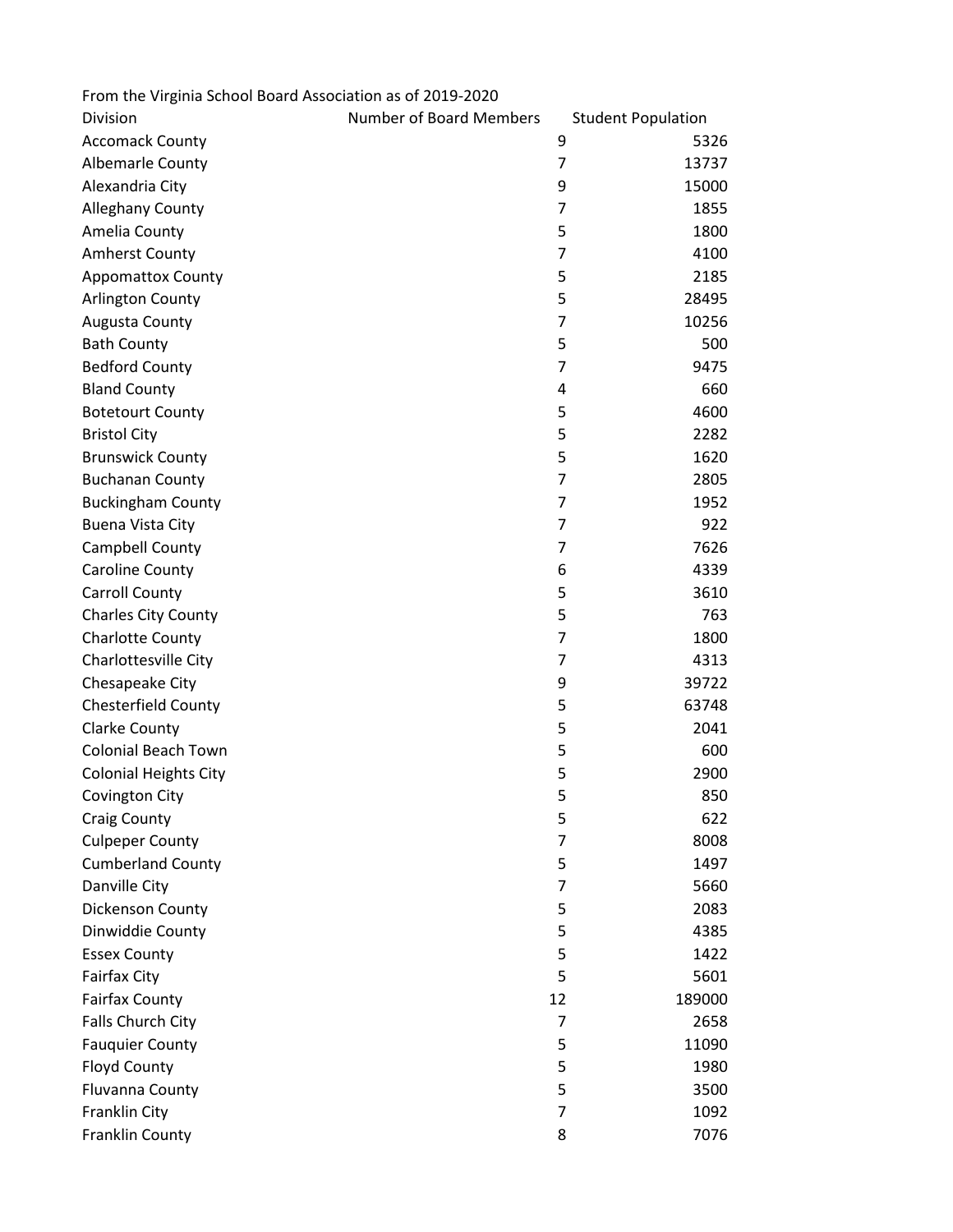| <b>Frederick County</b>   | 7              | 13700 |
|---------------------------|----------------|-------|
| Fredericksburg County     | 6              | 3720  |
| <b>Galax City</b>         | 5              | 1255  |
| <b>Giles County</b>       | 5              | 2403  |
| <b>Gloucester County</b>  | $\overline{7}$ | 5175  |
| Goochland County          | 5              | 2610  |
| <b>Grayson County</b>     | 5              | 1486  |
| <b>Greene County</b>      | 5              | 3024  |
| Greensville / Emporia     | 6              | 2145  |
| <b>Halifax County</b>     | 8              | 5200  |
| <b>Hampton City</b>       | 7              | 20358 |
| Hanover County            | $\overline{7}$ | 17700 |
| Harrisonburg City         | 6              | 5610  |
| <b>Henrico County</b>     | 5              | 50406 |
| <b>Henry County</b>       | 7              | 7045  |
| <b>Highland County</b>    | 3              | 206   |
| Hopewell city             | 5              | 4500  |
| Isle of Wight County      | 5              | 5500  |
| King and Queen County     | 5              | 785   |
| King George County        | 5              | 4327  |
| King William County       | 5              | 2185  |
| Lancaster County          | 5              | 1148  |
| Lee County                | 5              | 4800  |
| Lexington City            | 5              | 660   |
| Loudoun County            | 9              | 78000 |
| Louisa County             | $\overline{7}$ | 4900  |
| Lunenburg County          | 7              | 1510  |
| Lynchburg City            | 9              | 8351  |
| <b>Madison County</b>     | 5              | 1825  |
| Manassas City             | 7              | 7679  |
| Manassas Park City        | 5              | 3636  |
| Martinsville City         | 5              | 1920  |
| <b>Mathews County</b>     | 5              | 960   |
| <b>Mecklenburg County</b> | 9              | 4029  |
| Middlesex County          | 5              | 1160  |
| <b>Montgomery County</b>  | $\overline{7}$ | 9600  |
| <b>Nelson County</b>      | 5              | 1712  |
| New Kent County           | 5              | 3224  |
| <b>Newport News City</b>  | $\overline{7}$ | 29400 |
| Norfolk City              | 7              | 30800 |
| Northampton County        | $\overline{7}$ | 1437  |
| Northunberland County     | 5              | 1300  |
| Norton City               | 5              | 770   |
| nottoway County           | 5              | 1930  |
| <b>Orange County</b>      | 5              | 4746  |
| Page County               | 6              | 3331  |
| <b>Patrick County</b>     | 5              | 2218  |